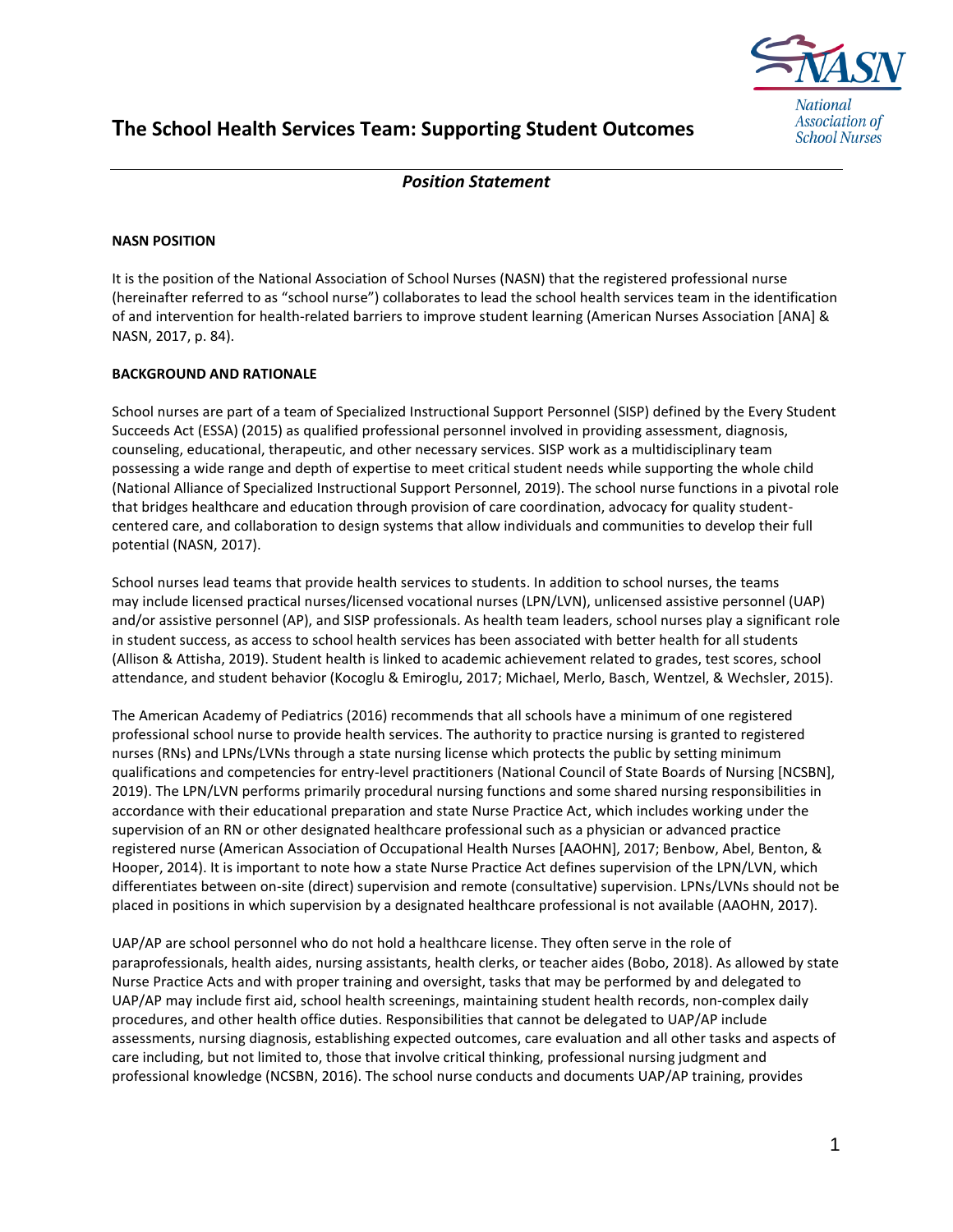ongoing supervision, performs performance evaluation, and is in control of the decision to assign healthcare tasks (Bobo, 2018; Combe & Clarke, 2019).

School physicians, if available, have a broad range of roles and types of relationships with the schools they serve. They may be providers of direct services, such as mandated physical examinations; advisors to a school health advisory group; or consultants to the school nurse, the superintendent of the district, or the Board of Education. School physicians function based on the medical and social needs or demands of the community, the school district's priorities, and state laws (American Academy of Pediatrics Council on School Health, 2016).

The school health team, led by the school nurse, provides support for positive student academic and health outcomes. Members of the team vary and may include LPNs/LVNs, UAPs/APs, school physician, and SISP professionals who provide services to students to meet increasing numbers and acuities of healthcare needs. Being knowledgeable of state Nurse Practice Acts and regulations ensures team members work within their scope of practice. Together, team members' combined efforts aim to improve student outcomes.

#### **REFERENCES**

- Allison, M.A., & Attisha, E.C. (2019, February). The link between school attendance and good health. *Pediatrics, 143*(2).
- American Academy of Pediatrics. (2016). Role of the school nurse in providing school health services (Policy Statement). *Pediatrics*, *137*. DOI: 10.1542/peds.2016-0852
- American Academy of Pediatrics Council on School Health. (2016). *School Health Policy and Practice.* Elk Grove Village, IL: American Academy of Pediatrics.
- American Association of Occupational Health Nurses. (2017). Licensed Practical/Vocational Nurses: A place on the team. *Workplace Health & Safety, 65*(4), 154–157. https://doi.org/10.1177/2165079917702913
- American Nurses Association & National Association of School Nurses. (2017). *School Nursing: Scope and Standards of Practice* (3rd ed.) Silver Spring, MD: ANA & NASN
- Benbow, D. A., Abel, J. R., Benton, K., & Hooper, J. I. (2014). Beyond the scope of practice: Licensed vocational (practical) nurses in community settings. *Journal of Nursing Regulation, 5*(3), 14–18. https://doi.org/10.1016/s2155-8256(15)30055-7
- Bobo, N. (2018). *Principles for practice: Nursing delegation to unlicensed assistive personnel in the school setting.* (2nd ed.) Silver Spring, MD: National Association of School Nurses.
- Combe, L., & Clark, Y. (2019). Management of school health staff. In J. Selekman, R.A. Shannon, & C.F. Yonkaitis (Eds.), *School nursing: A comprehensive text* (3rd ed., pp. 936-957). Philadelphia, PA: F.A. Davis Company.

Every Student Succeeds Act, S. 1177, 114th Cong., (2015) (enacted).

- Kocoglu, D. & Emiroglu, O.N. (2017). The impact of comprehensive school nursing services on students' academic performance. *Journal of Caring Sciences, 6*(1), 5-17. DOI: 10.15171/jcs.2017.002
- Michael, S. L., Merlo, C. L., Basch, C. E., Wentzel, K. R., & Wechsler, H. (2015, November). Critical connections: Health and academics. *Journal of School Health, 85*(11), 740-758. DOI: 10.1111/josh.12309
- National Alliance of Specialized Instructional Support Personnel. (2019). Specialized instructional support service descriptions. http://nasisp.org/services-resources/service-descriptions/